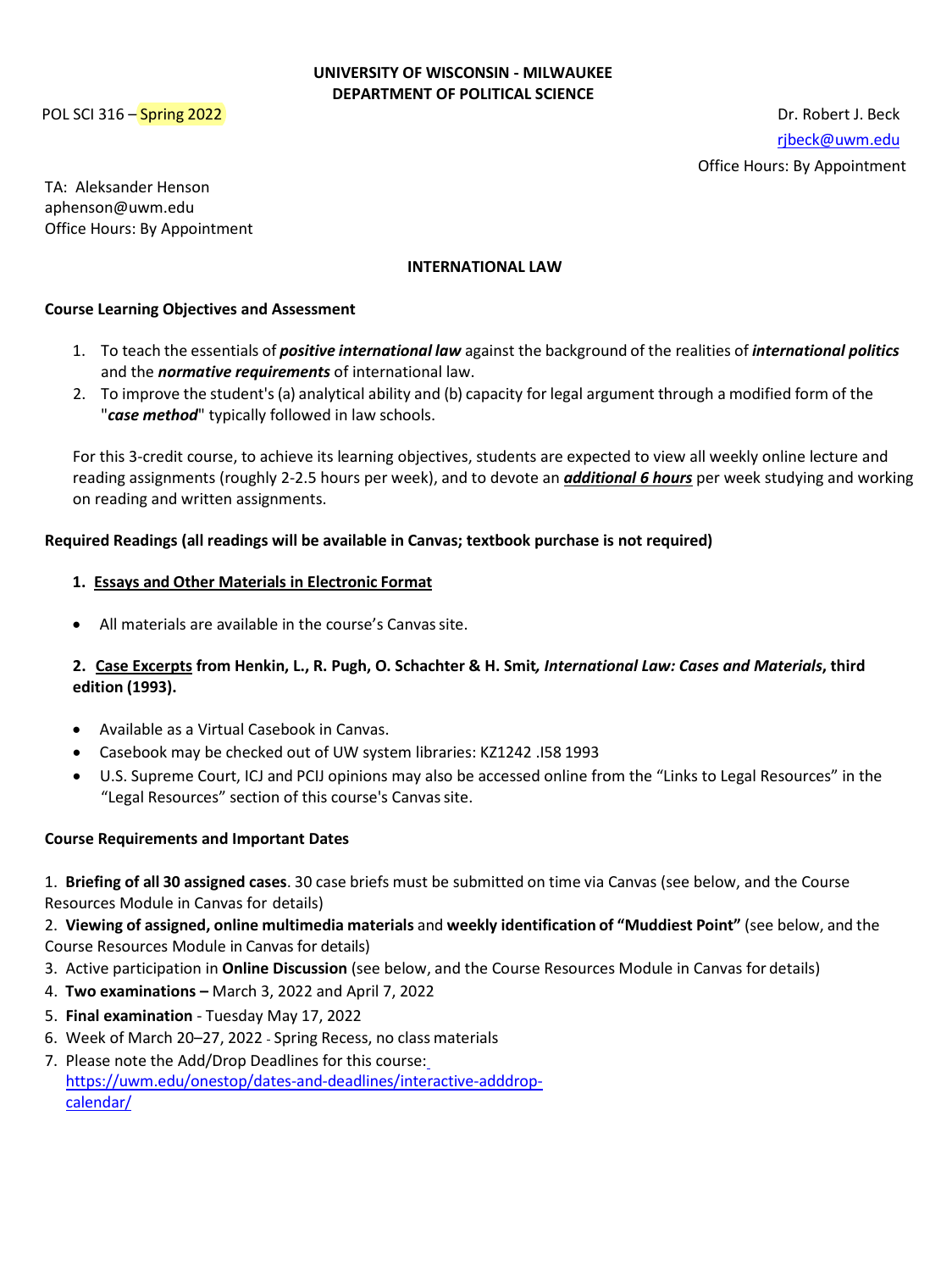**Final Grades** will be based on the following formula:

| <b>Learning Objective</b>                                                                                                                                                    | <b>Assessment</b>                                                                                                                                                     | $%$ of<br><b>Final</b><br>Grade |
|------------------------------------------------------------------------------------------------------------------------------------------------------------------------------|-----------------------------------------------------------------------------------------------------------------------------------------------------------------------|---------------------------------|
| Understanding of international law case decisions<br>(relevant facts, rules and legal rationales)                                                                            | On-time submission of CASE BRIEFS of thirty (30)<br>assigned international law cases.                                                                                 | 15                              |
|                                                                                                                                                                              | Please see "The 'Case Brief' Assignment" document<br>for more information.                                                                                            |                                 |
| (a) Understanding of substantive international law<br>materials presented in online mini-lectures; and (b)<br>identification of "muddiest points" in those mini-<br>lectures | By submission to Canvas, weekly identification of a<br>unique "MUDDIEST POINT" from that week's mini-<br>lecture.                                                     | 5                               |
|                                                                                                                                                                              | Please see "The 'Muddiest Point' Assignment"<br>document for more information.                                                                                        |                                 |
| By peer group discussion, enhanced understanding<br>of: (a) International law case decisions; and (b)<br>Substantive materials presented in online mini-<br>lectures         | Using dedicated Canvas online discussion board,<br>WEEKLY DISCUSSION of the given week's assigned<br>cases and substantive materials presented in online<br>lectures. | 10                              |
|                                                                                                                                                                              | Please see "The 'Online Discussion' Assignment"<br>document for more information.                                                                                     |                                 |
| Application of case (and other) international law<br>rules and principles to new hypothetical scenarios                                                                      | <b>EXAM 1</b> (20 possible points)                                                                                                                                    | 20                              |
| Application of case (and other) international law<br>rules and principles to new hypothetical scenarios                                                                      | <b>EXAM 2</b> (20 possible points)                                                                                                                                    | 20                              |
| Application of case (and other) international law<br>rules and principles to new hypothetical scenarios                                                                      | <b>EXAM 3 (30 possible points)</b>                                                                                                                                    | 30                              |

### **Calculation of Final Course Grade**

At the end of the semester, a course grade scale (an "A" = \* points, etc.) will be determined. Some basic principles of that determination:

(1) The instructor does not use a "standard" grade scale/distribution. The grade scale will be based on the performance of all enrolled students (i.e., a "curve."). Typically, each semester's scale varies, because student performance usually varies to some degree.

(2) The course grade scale ("curve") for Pol Sci 316 has historically proven fairly generous. Examples are offered here only as a reference. This semester's final grade scale could prove quite different.

The last three times this course was taught, the average "lowest point total" to earn a "B-" was "73" out of 100 possible points.

The last three times this course was taught, the "lowest point total" to earn a "C-" was "63" out of 100 possible points.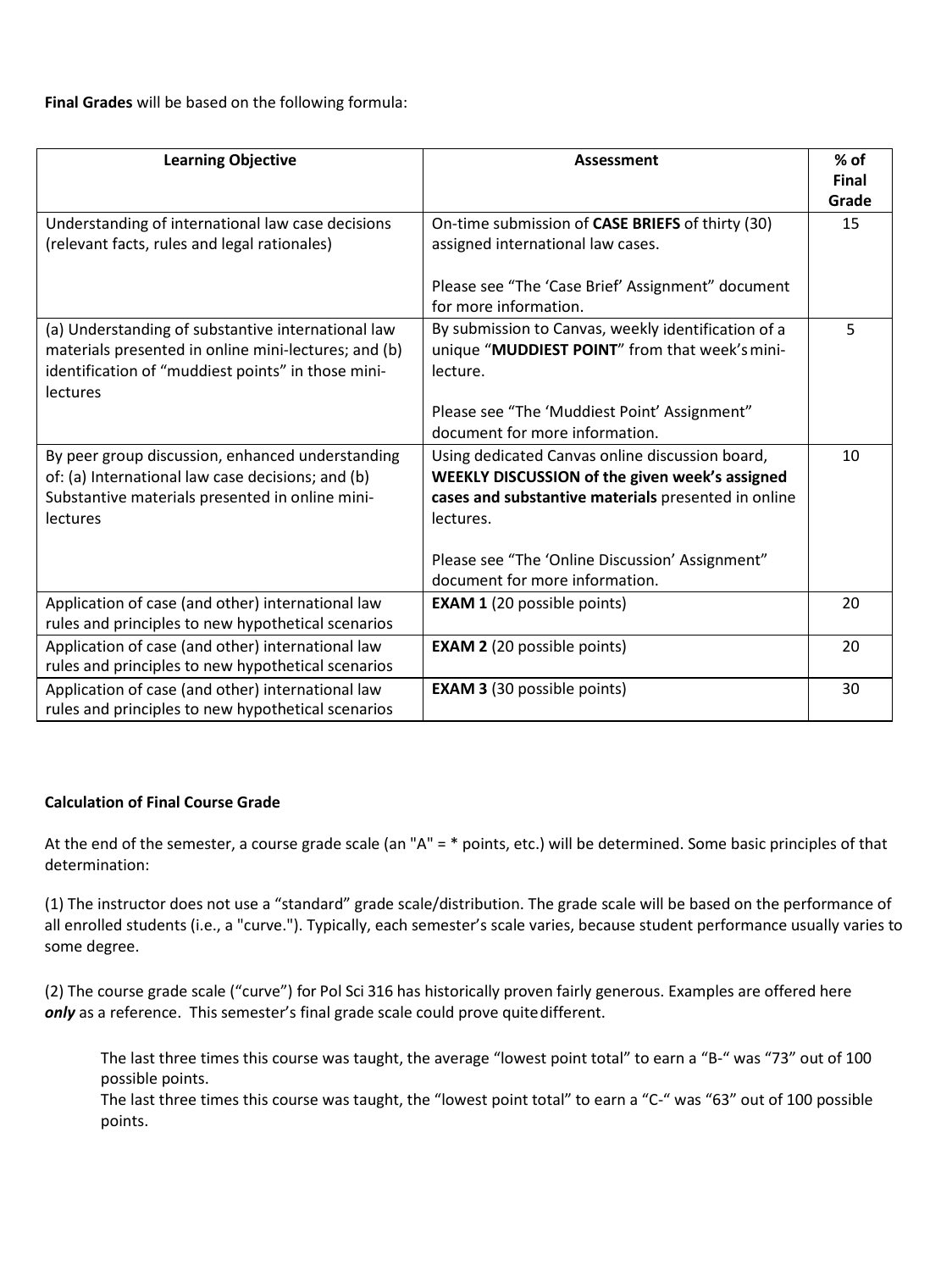# **Conceptual Outline of Course**

## **I. THE NATURE, SCOPE, AND STATUS OF INTERNATIONALLAW**

- A. Introduction
- B. Is International Law "Law?"
- C. The Case Method
- D. Custom as a Source of International Law
- E. Treaties, General Principles, and Other Sources
- F. The Relationship of International Law to Domestic Law

## **II. THE SUBJECTS OF INTERNATIONALLAW**

- A. Statehood and Recognition
- B. Non-state Entities and Self-Determination

# **III. SOVEREIGNTY OVER LANDTERRITORY**

A. Land and Territorial Sovereignty

## **IV. INTERNATIONAL AGREEMENTS**

- A. General Principles and Reservations
- B. Interpretation
- C. Invalidity and Termination

## **V. JURISDICTION**

- A. General Principles of Jurisdiction
- B. Conflicts of Jurisdiction

# **VI. INTERNATIONAL LAW AND THE USE OF FORCE**

A. The UN Charter Framework – Challenges and Current Status

### **VII. ENFORCEMENT AND IMMUNITY FROMJURISDICTION**

- A. Enforcement Jurisdiction andExtradition
- B. Jurisdiction over the IrregularlyObtained
- C. Diplomatic Immunity
- D. Sovereign Immunity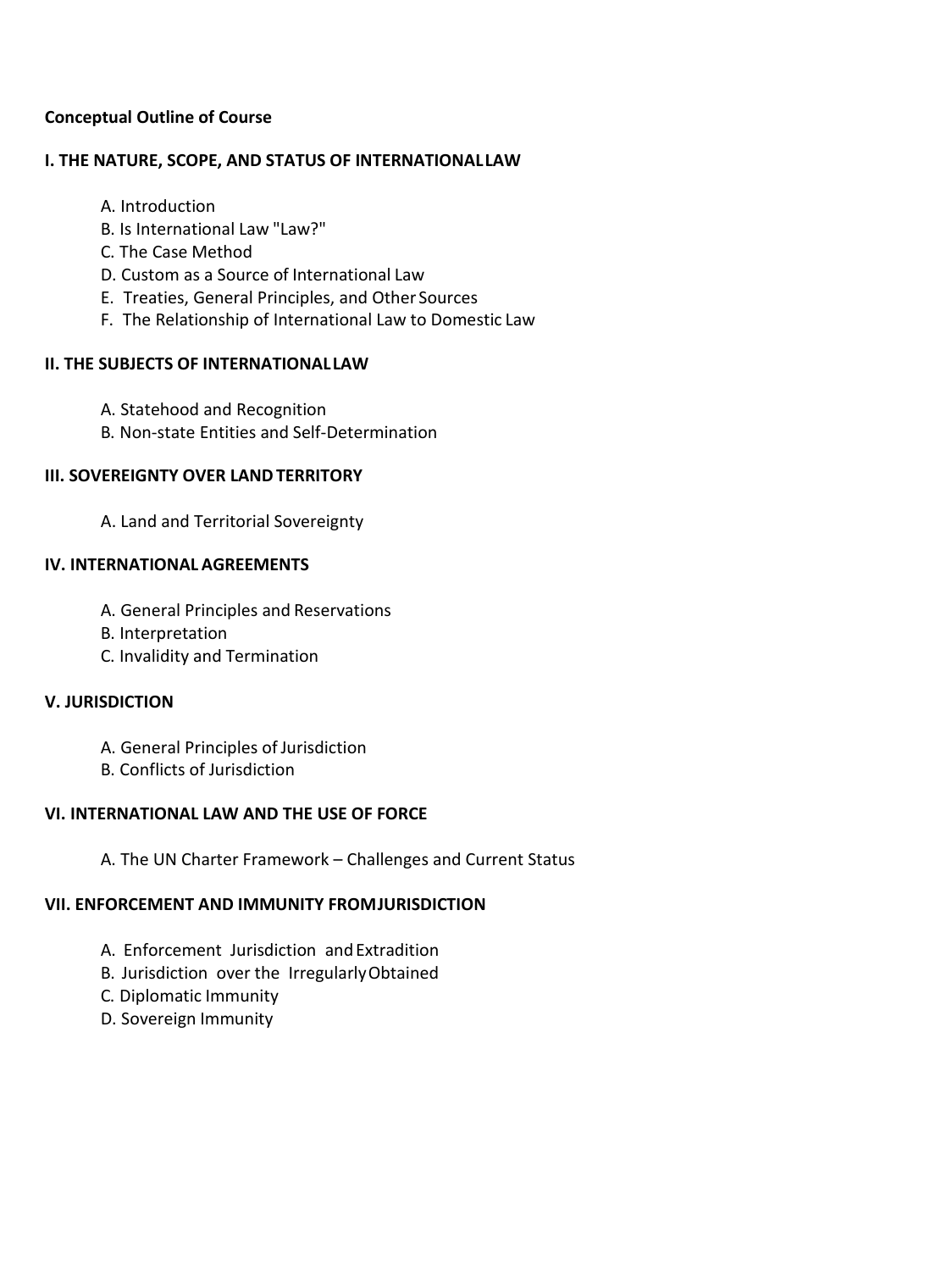|                      | Course<br>Week<br>beginning                               | Lectures - Part 1                                                                                                           | Lectures - Part 2<br><b>Available</b><br>Thursday 12pm<br>(Noon)                                                                               | <b>Muddiest</b><br><b>Points</b><br><b>Submission</b><br>Wednesday<br>12 pm<br>(Noon) | <b>Cases to Brief -</b><br>Submit to<br>Canvas by<br>Thursday<br>12pm (Noon)          | Online<br><b>Discussion</b><br>Post<br>Thursday<br>12pm<br>(Noon) | Online<br><b>Discussion</b><br>Response<br><b>Sunday</b><br>(following<br>week) 12pm<br>(Noon) |  |
|----------------------|-----------------------------------------------------------|-----------------------------------------------------------------------------------------------------------------------------|------------------------------------------------------------------------------------------------------------------------------------------------|---------------------------------------------------------------------------------------|---------------------------------------------------------------------------------------|-------------------------------------------------------------------|------------------------------------------------------------------------------------------------|--|
|                      |                                                           | <b>Online Lectures</b>                                                                                                      |                                                                                                                                                | <b>Assignments</b>                                                                    |                                                                                       |                                                                   |                                                                                                |  |
| Week<br>$\mathbf{1}$ | 1/24/2022                                                 | 1. Introduction to<br>the Course<br>2. Introduction to<br>the Instructor<br>3. Introduction to<br>the Course<br>Canvas Site | 1. Is International<br>Law "Law?"                                                                                                              |                                                                                       | No cases<br>Reading:<br>Britain and the<br>1933 Refugee<br>Convention -<br>Article    |                                                                   |                                                                                                |  |
| Week<br>2            | 1/31/2022                                                 | 1. Streaming<br>Video:<br>"Operation<br>Urgent Fury"<br>Video                                                               | 1. How to Brief a<br>Case?<br>2. Grenada<br>Lecture                                                                                            | <b>WK 2-</b><br>Muddiest<br>Point -<br>2/2/22                                         | No cases<br>Reading: Beck,<br>"Grenada's<br>Echoes in Iraq"                           | WK <sub>2</sub><br>Discussion                                     | WK <sub>2</sub><br>Response                                                                    |  |
| Week<br>3            | 2/7/2022                                                  | 1. Custom                                                                                                                   | 1. The ICJ Statute<br>2. Custom<br>3. How is<br>Customary Law<br>Created?<br>4. Paquete<br>Habana<br>5. The S.S. Lotus<br>and Custom as<br>Law | <b>WK 3-</b><br>Muddiest<br>Point -<br>2/9/22                                         | 1. Paquete<br>Habana<br>2. S.S. Lotus                                                 | WK <sub>3</sub><br>Discussion                                     | WK <sub>3</sub><br>Response                                                                    |  |
| Week<br>4            | 2/14/2022                                                 | 1. Treaties and<br>Other IL Sources                                                                                         | 1. Sources of<br>International Law<br>2. Missouri v.<br>Holland<br>3. Foster and<br>Elam v. Neilson                                            | WK 4 -<br>Muddiest<br>Point -<br>2/16/22                                              | 3. Western<br>Sahara<br>4. Missouri v.<br>Holland<br>5. Foster and<br>Elam v. Neilson | WK4<br>Discussion                                                 | WK4<br>Response                                                                                |  |
| Week<br>5            | 2/21/2022                                                 | 1. IL and<br>Municipal Law - 3<br>parts                                                                                     | 1. Executive<br>Agreements<br>2. Charlton v.<br>Kelly<br>3. Whitney v.<br>Robertson<br>4. US v. Belmont                                        | WK 5 -<br>Muddiest<br>Point -<br>2/23/22                                              | 6. Whitney v.<br>Robertson<br>7. Charlton v.<br>Kelly<br>8. U.S. v.<br>Belmont        | WK <sub>5</sub><br><b>Discussion</b>                              | WK <sub>5</sub><br>Response                                                                    |  |
| Week<br>6            | 2/28/2022                                                 | 1. States,<br>Governments,<br>and Recognition                                                                               | 1. Governments<br>and Recognition<br>2. Tinoco Claims<br>3. Salimoff & Co.<br>v. Standard Oil of<br><b>NY</b>                                  | WK 6 -<br>Muddiest<br>Point -<br>3/2/22                                               | 9. Tinoco<br>Claims<br>10. Salimoff v.<br><b>Standard Oil</b>                         | WK <sub>6</sub><br>Discussion                                     | WK <sub>6</sub><br>Response                                                                    |  |
|                      | Exam 1: 3/3/2022<br><b>Covers Material from Weeks 1-5</b> |                                                                                                                             |                                                                                                                                                |                                                                                       |                                                                                       |                                                                   |                                                                                                |  |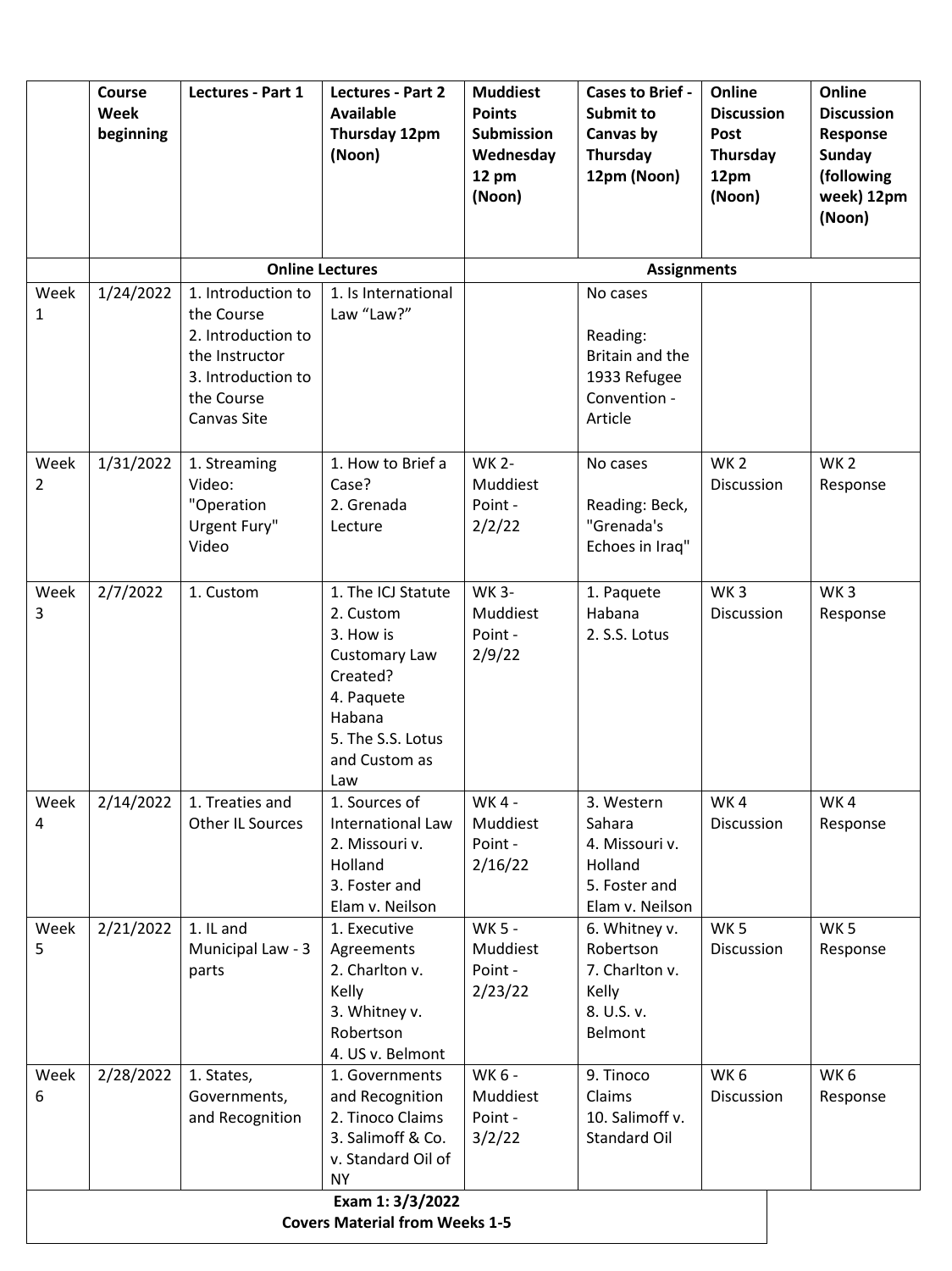| Week | 3/7/2022  | 1. Government     | 1. Upright v.                                 | WK 7 -      | 11. Upright v.      | WK <sub>7</sub>   | WK <sub>7</sub> |
|------|-----------|-------------------|-----------------------------------------------|-------------|---------------------|-------------------|-----------------|
| 7    |           | Recognition       | <b>Mercury Business</b>                       | Muddiest    | Mercury             | Discussion        | Response        |
|      |           | 2. Non-state      | <b>Machines</b>                               | Point -     | <b>Business</b>     |                   |                 |
|      |           | Entities as       | 2. NPC of Iran v.                             | 3/9/22      | Machines            |                   |                 |
|      |           | Subjects of IL    | M/T Stolt Sheaf                               |             | 12. NPC of Iran     |                   |                 |
|      |           |                   | 3. The UN                                     |             | v. M/T Stolt        |                   |                 |
|      |           |                   | Reparations                                   |             | Sheaf               |                   |                 |
|      |           |                   | 4. Mavrommatis                                |             | 13. U.N.            |                   |                 |
|      |           |                   | Palestine                                     |             | Reparations         |                   |                 |
|      |           |                   | Concessions                                   |             | 14.                 |                   |                 |
|      |           |                   |                                               |             | Mavrommatis         |                   |                 |
|      |           |                   |                                               |             | Palestine           |                   |                 |
|      |           |                   |                                               |             | Concessions         |                   |                 |
|      |           | 1. Land and       | 1. Island of                                  | <b>WK8-</b> |                     | WK8               | WK8             |
| Week | 3/14/2022 |                   |                                               |             | 15. Island of       |                   |                 |
| 8    |           | Territorial       | Palmas                                        | Muddiest    | Palmas              | <b>Discussion</b> | Response        |
|      |           | Sovereignty       | 2. Eastern                                    | Point -     | 16. Eastern         |                   |                 |
|      |           |                   | Greenland                                     | 3/16/22     | Greenland           |                   |                 |
|      |           |                   | 3. Western                                    |             | 17. Burkina         |                   |                 |
|      |           |                   | Sahara                                        |             | Faso v.             |                   |                 |
|      |           |                   | 4. Burkina Faso v.                            |             | Republic of         |                   |                 |
|      |           |                   | Mali                                          |             | Mali                |                   |                 |
|      |           |                   | 5. El Salvador v.                             |             | 18. El Salvador     |                   |                 |
|      |           |                   | Honduras                                      |             | v. Honduras         |                   |                 |
|      |           |                   | 3/20/2022 - 3/27/2022 NO CLASS - SPRING BREAK |             |                     |                   |                 |
| Week | 3/28/2022 | 1. Treaty General | 1. Vienna                                     | WK 9 -      | 19.                 | WK <sub>9</sub>   | WK9             |
| 9    |           | Principles &      | Convention on                                 | Muddiest    | Reservations        | Discussion        | Response        |
|      |           | Reservations      | the Law of                                    | Point -     | to the              |                   |                 |
|      |           | 2. Treaty         | <b>Treaties</b>                               | 3/30/22     | Genocide            |                   |                 |
|      |           | Interpretation,   | 2. Treaty                                     |             | Convention          |                   |                 |
|      |           | Invalidity, &     | Interpretation                                |             |                     |                   |                 |
|      |           | Termination       | 3. Reservations to                            |             |                     |                   |                 |
|      |           |                   | <b>Treaties</b>                               |             |                     |                   |                 |
|      |           |                   | 4. Reservations to                            |             |                     |                   |                 |
|      |           |                   | the Genocide                                  |             |                     |                   |                 |
|      |           |                   | Convention                                    |             |                     |                   |                 |
|      |           |                   |                                               |             |                     |                   |                 |
| Week | 4/4/2022  | 1. Jurisdiction:  | 1. General                                    | WK 10 -     | 20. U.S. v.         | <b>WK10</b>       | <b>WK10</b>     |
| 10   |           | General           | Principles                                    | Muddiest    | <b>ALCOA</b>        | <b>Discussion</b> | Response        |
|      |           | Principles        | Overview                                      | Point -     | 21. Blackmer v.     |                   |                 |
|      |           |                   | 2. ICJ and                                    | 4/6/22      | U.S.                |                   |                 |
|      |           |                   | Jurisdiction                                  |             |                     |                   |                 |
|      |           |                   | 3. US v. ALCOA                                |             |                     |                   |                 |
|      |           |                   | 4. Blackmer v. US                             |             |                     |                   |                 |
|      |           |                   | Exam 2: 4/7/2022                              |             |                     |                   |                 |
|      |           |                   | <b>Covers Material from Weeks 6-9</b>         |             |                     |                   |                 |
| Week | 4/11/2022 | 1. Conflicts of   | 1. Bases of                                   | WK 11 -     | 22. U.S. v.         | <b>WK11</b>       | <b>WK11</b>     |
| 11   |           | Jurisdiction      | Jurisdiction                                  | Muddiest    | <b>Fawaz Yunis</b>  | Discussion        | Reponse         |
|      |           |                   | 2. US v. Fawaz                                | Point -     | 23. Wilson v.       |                   |                 |
|      |           |                   | Yunis; and                                    | 4/13/22     | Girard              |                   |                 |
|      |           |                   | Revisited                                     |             | 24 - U.S. v.        |                   |                 |
|      |           |                   | 3. The Bank of                                |             | <b>Bank of Nova</b> |                   |                 |
|      |           |                   | Nova Scotia                                   |             | Scotia              |                   |                 |
|      |           |                   | 4. Wilson v.                                  |             |                     |                   |                 |
|      |           |                   | Girard                                        |             |                     |                   |                 |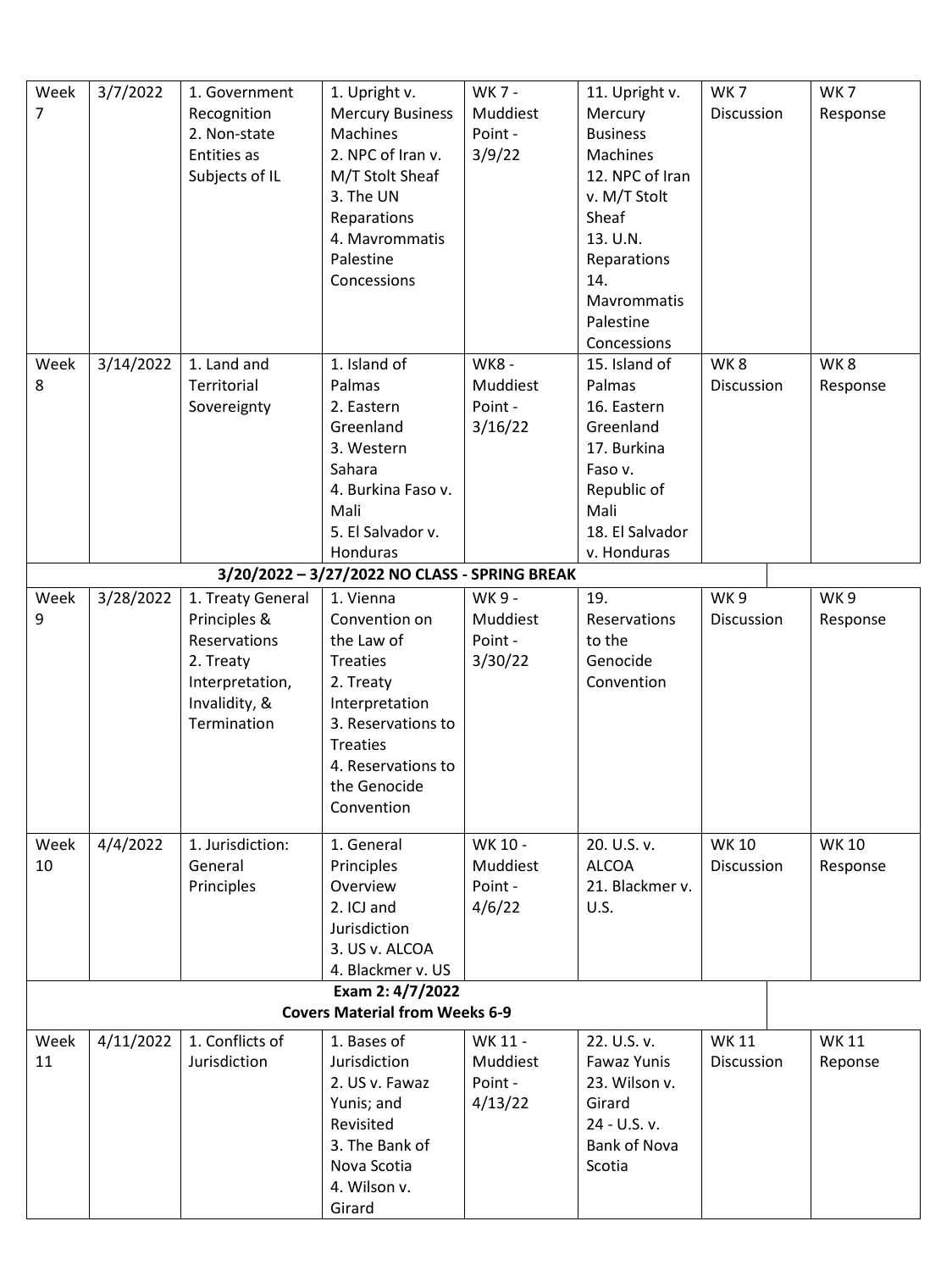| Week | 4/18/2022 | 1. Use of Force -           | 1. Use of Force -         | WK 12 -  | 25. U.S. v.    | <b>WK12</b> | <b>WK12</b> |  |
|------|-----------|-----------------------------|---------------------------|----------|----------------|-------------|-------------|--|
| 12   |           | 1-2 of 4 parts              | 3-4 of 4 parts            | Muddiest | Alvarez        | Discussion  | Response    |  |
|      |           |                             |                           | Point -  | Machain        |             |             |  |
|      |           |                             |                           | 4/20/22  | 26. United     |             |             |  |
|      |           |                             |                           |          | States v. Iran |             |             |  |
|      |           |                             |                           |          | Reading: Arend |             |             |  |
|      |           |                             |                           |          | & Beck         |             |             |  |
|      |           |                             |                           |          | "International |             |             |  |
|      |           |                             |                           |          | Law and the    |             |             |  |
|      |           |                             |                           |          | Use of Force"  |             |             |  |
|      |           |                             |                           |          | excerpt        |             |             |  |
| Week | 4/25/2022 | 1. Enforcement              | 1. US v. Alvarez-         | WK 13 -  | 27. Schooner   | <b>WK13</b> | <b>WK13</b> |  |
| 13   |           | Jurisdiction and            | Machain                   | Muddiest | Exchange       | Discussion  | Response    |  |
|      |           | Extradition                 | 2. Diplomatic             | Point -  | 28. Dralle v.  |             |             |  |
|      |           | 2. Jurisdiction<br>over the | Immunity                  | 4/27/22  | Czechoslovakia |             |             |  |
|      |           | Irregularly                 |                           |          |                |             |             |  |
|      |           | Obtained                    |                           |          |                |             |             |  |
| Week | 5/2/2022  | 1. Immunity of              | 1. The Schooner           | WK 14 -  | 29. Argentina  | <b>WK14</b> | <b>WK14</b> |  |
| 14   |           | State                       | Exchange                  | Muddiest | v. Weltover    | Discussion  | Response    |  |
|      |           | Representatives -           | 2. Dralle v.              | Point -  | 30. Argentine  |             |             |  |
|      |           | Diplomatic                  | Czechoslovakia            | 5/4/22   | Republic v.    |             |             |  |
|      |           | Immunity                    |                           |          | Amerada Hess   |             |             |  |
|      |           |                             |                           |          | Shipping       |             |             |  |
| Week | 5/9/2022  | 1. Sovereign                | 1. Argentina v.           |          | No Cases       |             |             |  |
| 15   |           | Immunity                    | Weltover                  |          |                |             |             |  |
|      |           |                             | 2. Argentine              |          |                |             |             |  |
|      |           |                             | Republic v.               |          |                |             |             |  |
|      |           |                             | Amerada Hess              |          |                |             |             |  |
|      |           |                             | Shipping                  |          |                |             |             |  |
|      |           |                             | 3. Republic of            |          |                |             |             |  |
|      |           |                             | Austria v.                |          |                |             |             |  |
|      |           |                             | Altmann                   |          |                |             |             |  |
|      |           |                             |                           |          |                |             |             |  |
|      |           |                             |                           |          |                |             |             |  |
|      |           |                             | FINAL EXAM - 17 May, 2022 |          |                |             |             |  |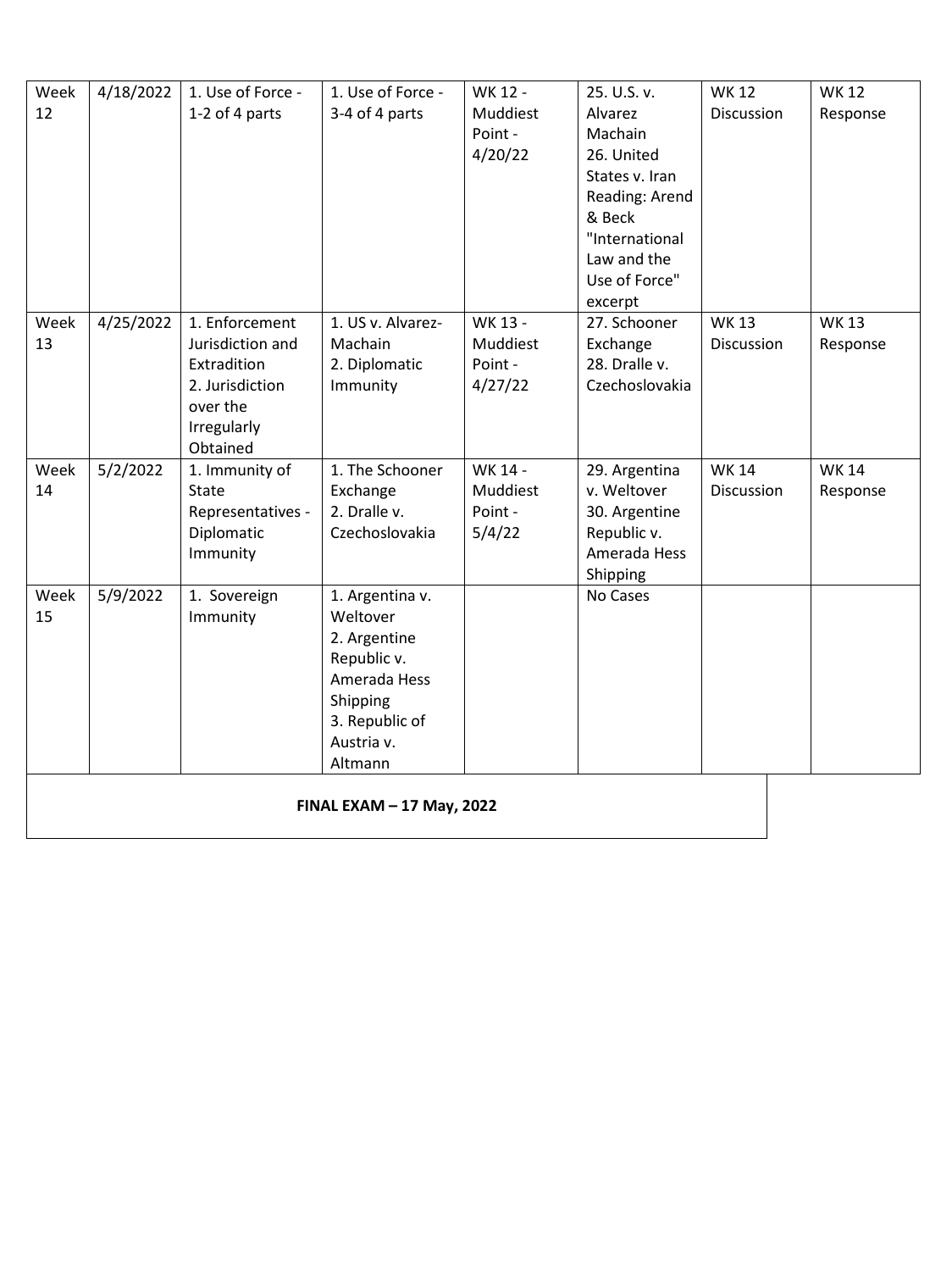# **GENERAL UNIVERSITY, DEPARTMENT, AND INSTRUCTOR COURSE-RELATED POLICIES**

1. *Academic conduct*. In our course's Canvas site, please view my statement on "Proper Academic Conduct." Policies for addressing students cheating on exams or plagiarism can be found at the following: <https://uwm.edu/deanofstudents/conduct/academic-misconduct/overview/>

2. *Students with disabilities*. The University of Wisconsin Milwaukee supports the right of all enrolled students to a full and equal educational opportunity. The Americans with Disabilities Act (ADA), Wisconsin State Statute (36.12) require that students with disabilities be reasonably accommodated in instruction and campus life. Reasonable accommodations for students with disabilities is a shared faculty and student responsibility. Students are expected to inform faculty of their need for instructional accommodations by the end of the third week of the semester, or as soon as possible after a disability has been incurred or recognized. Faculty [I], will work either directly with the student or in coordination with the Accessibility Resource Center to identify and provide reasonable instructional accommodations. Disability information, including instructional accommodations as part of a student's educational record, is confidential and protected under FERPA. Verification of disability, class standards, the policy on the use of alternate materials and test accommodations can be found at the following: <https://uwm.edu/arc/>

3. *Religious observances*. Policies regarding accommodationsfor absences due to religious observance are found at the following: [https://apps.uwm.edu/secu-policies/storage/other/SAAP%201-](https://apps.uwm.edu/secu-policies/storage/other/SAAP%201-2.%20Accommodation%20of%20Religious%20Beliefs.pdf) [2.%20Accommodation%20of%20Religious%20Beliefs.pdf](https://apps.uwm.edu/secu-policies/storage/other/SAAP%201-2.%20Accommodation%20of%20Religious%20Beliefs.pdf)

4. *Students called to active military duty*. Accommodationsfor absences due to call-up of reservesto active military duty should be noted. <https://uwm.edu/onestop/students-called-to-active-duty/>

5. **Incompletes**. The conditions for awarding an incomplete to graduate and undergraduate students can be found at the following: <https://apps.uwm.edu/secu-policies/storage/other/S31.pdf>

6. *Discriminatory conduct* (such as sexual harassment). Definitions of discrimination, harassment, abuse of power, and the reporting requirements of discriminatory conduct are found at the following: https://uwm.edu/equity-diversity-services/policies/discriminatory-conduct-policy/

7. *Complaint procedures*. Students may direct complaints to the head of the academic unit or department in which the complaint occurs. If the complaint allegedly violates a specific university policy, it may be directed to the head of the department or academic unit in which the complaint occurred or to the appropriate university office responsible for enforcing the policy. The Department Chairperson of Political Science is Dr. Sara Benesh [<sbenesh@uwm.edu,](mailto:sbenesh@uwm.edu) 414-229-6468 .

8. **Grade appeal procedures**. Procedures for student grade appeal appear at the following: https://uwm.edu/letters-science/advising/answers-forms/policies/appeal-procedure-for-grades/

9. *Final examination policy***.** Policies regarding final examinations can be found at the following: <https://apps.uwm.edu/secu-policies/storage/other/SAAP%201-9.%20Final%20Examinations.pdf>

10. *Instructor's General examination policy*. Students are required to take course examinations at scheduled times. Makeup examinations will typically be given only under *extenuating circumstances.* Such circumstances could include: (1) physical illness of student; (2) death of family member; and (3) religious observance. Please contact the instructor if extenuating circumstances present themselves.

11. *Add/Drop procedures*. Please consult for university procedures and for the Spring 2022 deadlines chart: <https://uwm.edu/onestop/dates-and-deadlines/interactive-adddrop-calendar/>